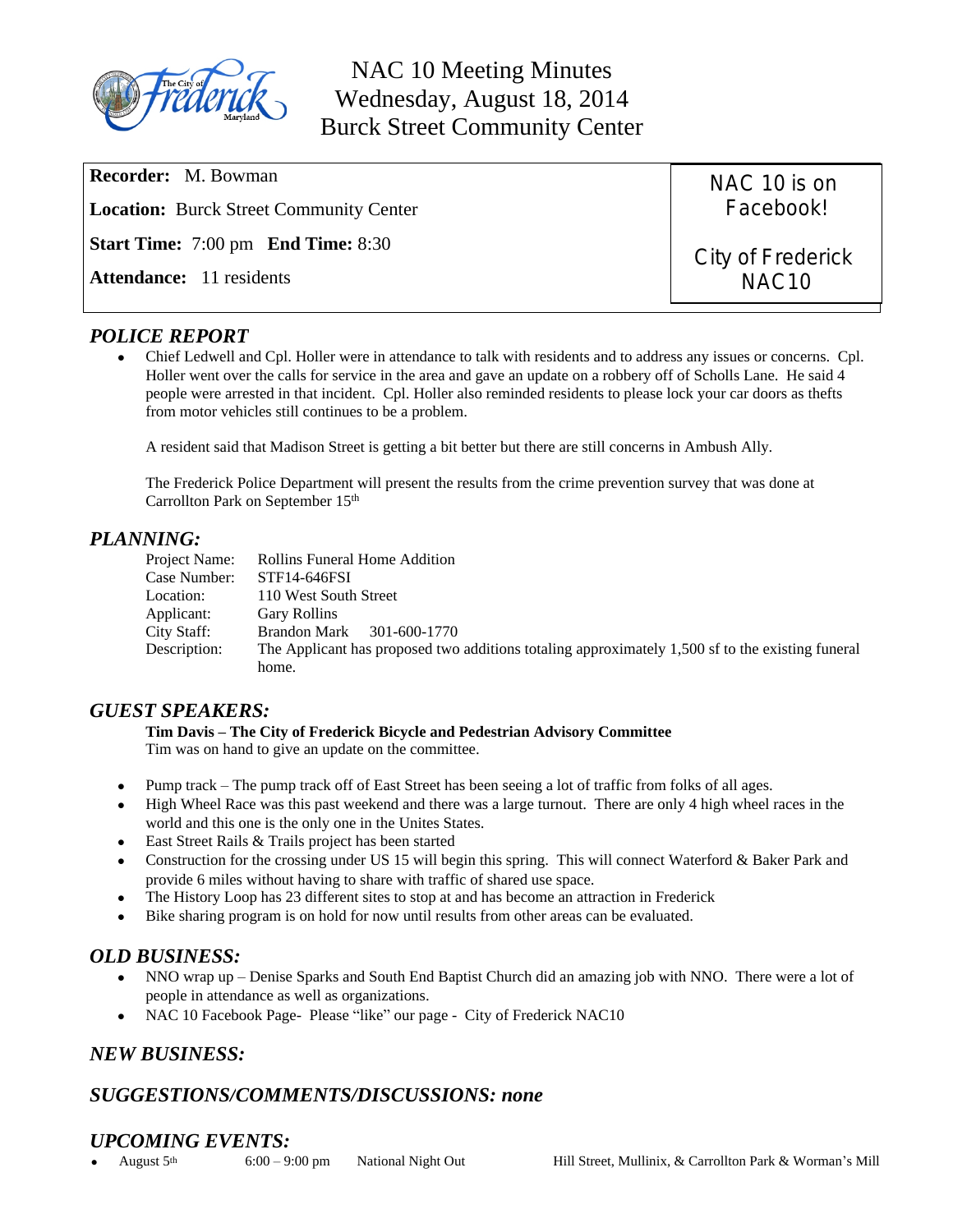# *CONTACT INFORMATION:*

Michele Bowman, Community Outreach Specialist 301-600-2091 mbowman@frederickmdpolice.org

|       | Cpl. Jo |
|-------|---------|
| ∍ment | Rrittan |

#### **NAC 10 Contacts**

Theresa Brown 301-662-5691 Bunny LaDouceur [ktbundt@gmail.com](mailto:ktbun@aol.com) Kathy Stewart [kay50jump@aol.com](mailto:kay50jump@aol.com) Denise Sparks dsparks@frederick.edu Hayden Duke [hayden@haydenduke.com](mailto:hayden@haydenduke.com)

## **NAC 10 MEETINGS – 7:00 pm**

Boys & Girls Club, Burck Street

September 15<sup>th</sup> - Heartly House & FPD Crime Prevention survey results November 17th

**FPD Contact** Sgt. Jay Brown 301-600-3914 jbrown@frederickmdpolice.org Cpl. Jon Holler 301-600-6388 jholler@frederickmdpolice.org **Code Enforcement** Brittany Parks 301-600-6920 [bparks@cityoffrederick.com](mailto:bparks@cityoffrederick.com)

### **FREDERICK POLICE DEPARTMENT**

**Emergency:** 911 **Non-Emergency:** 301-600-2100 **Anonymous Crime Tips** 301-600 TIPS (8477) – phone 240-674-TIPS (8477) - text [fpdcrimetip@frederickmdpolice.org](mailto:fpdcrimetip@frederickmdpolice.org) **Drug Tip Line** 301-600-2246 fpddrugtip@frederickmdpolice.org

| <b>CALL TYPE</b>                     |              | Jan                              | Feb                           | Mar                            | Apr                  | <b>May</b>                         | June                           | July                 | Aug                                      | <b>Sept</b>                    | Oct                      | <b>Nov</b>                               | <b>Dec</b>                     |
|--------------------------------------|--------------|----------------------------------|-------------------------------|--------------------------------|----------------------|------------------------------------|--------------------------------|----------------------|------------------------------------------|--------------------------------|--------------------------|------------------------------------------|--------------------------------|
|                                      |              |                                  |                               |                                |                      |                                    |                                |                      |                                          |                                |                          |                                          |                                |
| <b>Calls For Service</b>             | 2011         | 369                              | 305                           | 418                            | 415                  | 367                                | 429                            | 556                  | 496                                      | 681                            | 598                      | 443                                      | 445                            |
|                                      | 2012<br>2013 | 383<br>523                       | 389<br>377                    | 580<br>469                     | 435<br>608           | 596<br>450                         | 514<br>453                     | 565<br>467           | 577<br>450                               | 556<br>394                     | 523<br>496               | 483<br>439                               | 467<br>485                     |
|                                      | 2014         | 532                              | 407                           | 488                            | 457                  | 683                                | 615                            | 681                  |                                          |                                |                          |                                          |                                |
| Patrol Checks (proactive)            | 2011         | 40                               | 73                            | 65                             | 79                   | 65                                 | 69                             | 62                   | 78                                       | 209                            | 114                      | 70                                       | 85                             |
|                                      | 2012         | 56                               | 57                            | 127                            | 84                   | 141                                | 119                            | 129                  | 150                                      | 84                             | 85                       | 86                                       | 78                             |
|                                      | 2013         | 76                               | 70                            | 82                             | 127                  | 80                                 | 81                             | 43                   | 53                                       | 53                             | 61                       | 62                                       | 44                             |
|                                      | 2014         | 72                               | 73                            | 60                             | 72                   | 155                                | 148                            | 137                  |                                          |                                |                          |                                          |                                |
| Traffic Stops (proactive)            | 2011         | 113                              | $\overline{75}$               | $\overline{85}$                | $\overline{77}$      | 66                                 | 60                             | $\overline{88}$      | 89                                       | 111                            | 122                      | $\overline{98}$                          | 103                            |
|                                      | 2012         | 67                               | 77                            | 126                            | 66                   | 77                                 | 74                             | 66                   | 69                                       | 65                             | 78                       | 97                                       | 90                             |
|                                      | 2013         | 109                              | 84                            | 83                             | 88                   | 60                                 | 49                             | 49                   | 53                                       | 30                             | 59                       | 59                                       | 112                            |
|                                      | 2014         | 105                              | 68                            | 112                            | 87                   | 108                                | 60                             | 94                   |                                          |                                |                          |                                          |                                |
| <b>Calls Minus Above (proactive)</b> | 2011         | 216                              | 157                           | 268                            | 259                  | 236                                | 300                            | 406                  | 329                                      | 361                            | 362                      | 275                                      | 257                            |
|                                      | 2012         | 260                              | 255                           | 327                            | 285                  | 519                                | 321                            | 370                  | 358                                      | 407                            | 360                      | 300                                      | 299                            |
|                                      | 2013<br>2014 | 338<br>355                       | 223<br>266                    | 304<br>316                     | 393<br>298           | 310<br>420                         | 323<br>407                     | 375<br>450           | 344                                      | 311                            | 376                      | 318                                      | 329                            |
|                                      | 2011         | $\overline{7}$                   | $\overline{5}$                | $\overline{9}$                 | 9                    | $\overline{\mathbf{8}}$            | 10                             | 13                   | 11                                       | 12                             | 12                       | $\boldsymbol{9}$                         | $\overline{9}$                 |
| <b>Average Calls Per Day</b>         | 2012         | 8                                | $\bf{8}$                      | 11                             | 9                    | 17                                 | 11                             | 12                   | 11                                       | 13                             | 11                       | $\boldsymbol{9}$                         | 10                             |
|                                      | 2013         | 11                               | $\overline{7}$                | 10                             | 13                   | 10                                 | 10                             | 12                   | 11                                       | 10                             | 12                       | 10                                       | 10                             |
|                                      | 2014         | 11                               | 8                             | 10                             | 10                   | 13                                 | 13                             | 15                   |                                          |                                |                          |                                          |                                |
| 911                                  | 2011         | $\overline{26}$                  | $\overline{19}$               | 38                             | $\overline{35}$      | $\overline{37}$                    | 24                             | 48                   | 48                                       | 53                             | 42                       | 36                                       | 40                             |
|                                      | 2012         | 32                               | 35                            | 30                             | 47                   | 59                                 | 44                             | 51                   | 37                                       | 44                             | 32                       | 22                                       | 36                             |
|                                      | 2013         | 28                               | 26                            | 46                             | 60                   | 27                                 | 50                             | 53                   | 44                                       | 37                             | 42                       | 34                                       | 37                             |
|                                      | 2014         | 29                               | 27                            | 53                             | 34                   | 36                                 | 44                             | 45                   |                                          |                                |                          |                                          |                                |
| Accident, Personal Injury            | 2011         | $\overline{0}$                   | $\mathbf{1}$                  | $\overline{2}$                 | $\overline{0}$       | $\overline{2}$                     | $\overline{2}$                 | $\overline{0}$       | $\mathbf{1}$                             | $\mathbf{1}$                   | $\overline{2}$           | $\overline{\mathbf{3}}$                  | $\mathbf{1}$                   |
|                                      | 2012         | $\Omega$                         | $\theta$                      | $\overline{2}$                 | $\overline{4}$       | $\mathbf{0}$                       | 3                              | $\mathbf{1}$         | -1                                       | $\mathbf{1}$                   | 1                        | $\mathbf{2}$                             | $\overline{0}$                 |
|                                      | 2013         | $\overline{4}$                   | $\mathbf{1}$                  | $\mathbf{1}$                   | $\mathbf{1}$         | $\overline{c}$                     | $\mathbf{1}$                   | $\overline{2}$       | 5                                        | $\overline{0}$                 | $\overline{4}$           | 3                                        | $\mathbf{1}$                   |
|                                      | 2014         | $\mathbf{0}$                     | $\mathbf{1}$                  | $\mathbf{1}$                   | $\overline{0}$       | $\mathbf{1}$                       | $\overline{0}$                 | $\mathbf{1}$         |                                          |                                |                          |                                          |                                |
| Accident, Property Damage            | 2011<br>2012 | $\overline{4}$<br>$\overline{7}$ | $\overline{2}$<br>6           | $\overline{4}$<br>5            | $\overline{7}$<br>3  | $\overline{4}$<br>$\mathbf{0}$     | $\mathbf{1}$<br>$\overline{4}$ | $\overline{5}$<br>9  | $\overline{2}$<br>3                      | 5<br>3                         | 6<br>$\overline{4}$      | $\overline{7}$<br>$\overline{4}$         | $\mathfrak{Z}$<br>$\mathbf{2}$ |
|                                      | 2013         | 6                                | 3                             | 6                              | $\overline{4}$       | 8                                  | $\overline{4}$                 | 6                    | $\overline{c}$                           | 5                              | 5                        | $\mathbf{1}$                             | $\overline{4}$                 |
|                                      | 2014         | 6                                | 5                             | $\overline{c}$                 | 5                    | 8                                  | 5                              | 7                    |                                          |                                |                          |                                          |                                |
| Accident, Vehicle                    | 2011         | 9                                | 6                             | $\overline{7}$                 | 9                    | $\overline{8}$                     | $\overline{4}$                 | 8                    | 5                                        | 12                             | 12                       | 11                                       | $\overline{4}$                 |
|                                      | 2012         | 10                               | 10                            | 12                             | 15                   | 16                                 | 16                             | 22                   | 12                                       | 13                             | 11                       | 12                                       | $\,8\,$                        |
|                                      | 2013         | 20                               | 5                             | 14                             | 13                   | 19                                 | 12                             | 16                   | 19                                       | 16                             | $\Omega$                 | 13                                       | 12                             |
|                                      | 2014         | 16                               | 10                            | 5                              | 10                   | 22                                 | 10                             | 17                   |                                          |                                |                          |                                          |                                |
| Assault                              | 2011         | $\overline{3}$                   | $\mathbf{1}$                  | $\overline{3}$                 |                      | $\overline{3}$                     | $\mathbf{1}$                   | $\overline{0}$       | $\mathbf{1}$                             | $\overline{0}$                 | $\overline{0}$           | $\overline{0}$                           | $\overline{3}$                 |
|                                      | 2012         | $\mathbf{1}$                     | $\overline{2}$                | 6                              | $\mathbf{Q}$         | 5                                  | $\mathbf{1}$                   | $\mathbf{1}$         | $\mathbf{1}$                             | $\boldsymbol{0}$               | 3                        | $\sqrt{2}$                               | $\mathbf{2}$                   |
|                                      | 2013         | 3                                | 3                             | $\overline{4}$                 | $\overline{4}$       | $\mathbf{1}$                       | $\overline{4}$                 | $\overline{4}$       | 6                                        | 3                              | $\mathbf{1}$             | $\theta$                                 | $\overline{2}$                 |
|                                      | 2014         | $\Omega$                         | 1                             | 3                              | $\Omega$             | 5                                  | $\overline{c}$                 | 7                    |                                          |                                |                          |                                          |                                |
| Burglary/B&E In Progress             | 2011<br>2012 | $\overline{a}$<br>$\mathbf{0}$   | $\frac{1}{2}$<br>$\mathbf{0}$ | $\overline{a}$<br>$\mathbf{1}$ | ----<br>$\mathbf{0}$ | $\overline{a}$<br>$\boldsymbol{0}$ | ----<br>$\boldsymbol{0}$       | ----<br>$\mathbf{0}$ | $\overline{\phantom{a}}$<br>$\mathbf{1}$ | $\overline{a}$<br>$\mathbf{1}$ | ----<br>$\boldsymbol{0}$ | $\overline{\phantom{a}}$<br>$\mathbf{1}$ | $\cdots$<br>$\mathbf{0}$       |
| $01/12$ new category                 | 2013         | 1                                | $\mathbf{0}$                  | $\mathbf{0}$                   | $\overline{c}$       | $\boldsymbol{0}$                   | $\overline{0}$                 | 1                    | $\theta$                                 | $\overline{0}$                 | $\overline{0}$           | $\mathbf{0}$                             | $\mathbf{0}$                   |
|                                      | 2014         | $\mathbf{0}$                     | $\mathbf{0}$                  | $\boldsymbol{0}$               | $\overline{0}$       | $\mathbf{1}$                       | $\overline{0}$                 | 1                    |                                          |                                |                          |                                          |                                |
| <b>Burglary</b> , Commercial         | 2011         | $\overline{0}$                   | $\overline{0}$                | $\overline{1}$                 | $\overline{0}$       | $\overline{0}$                     | $\overline{0}$                 | $\overline{0}$       | $\overline{0}$                           | $\overline{0}$                 | $\overline{0}$           | $\overline{0}$                           | $\overline{0}$                 |
|                                      | 2012         | $\mathbf{0}$                     | $\mathbf{0}$                  | $\mathbf{0}$                   | $\overline{c}$       | $\mathbf{0}$                       | $\mathbf{0}$                   | $\boldsymbol{0}$     | $\mathbf{1}$                             | $\boldsymbol{0}$               | $\boldsymbol{0}$         | $\mathbf{1}$                             | $\mathbf{0}$                   |
|                                      | 2013         | $\overline{0}$                   | $\mathbf{0}$                  | $\mathbf{1}$                   | $\mathbf{0}$         | $\mathbf{0}$                       | $\mathbf{0}$                   | $\mathbf{1}$         | $\theta$                                 | $\Omega$                       | $\Omega$                 | $\theta$                                 | $\mathbf{0}$                   |
|                                      | 2014         | $\Omega$                         | $\overline{0}$                | $\mathbf{0}$                   | $\overline{0}$       | $\mathbf{0}$                       | $\overline{0}$                 |                      |                                          |                                |                          |                                          |                                |
| <b>Burglary</b> , Residential        | 2011         | $\overline{0}$                   | $\overline{0}$                | $\overline{0}$                 | $\overline{2}$       | $\overline{1}$                     | $\mathbf{1}$                   | $\overline{0}$       | $\mathbf{1}$                             | $\overline{2}$                 | $\overline{2}$           | $\overline{1}$                           | $\overline{0}$                 |
|                                      | 2012         | $\mathbf{0}$                     | 1                             | $\boldsymbol{0}$               | $\mathbf{0}$         | $\overline{c}$                     | $\boldsymbol{0}$               | $\mathbf{0}$         | $\mathbf{1}$                             | $\boldsymbol{0}$               | $\mathbf{1}$             | 2                                        | $\sqrt{2}$                     |
|                                      | 2013         | 1                                | $\mathbf{1}$                  | $\mathbf{1}$                   | 1                    | $\sqrt{2}$                         | $\mathbf{2}$                   | $\mathbf{1}$         | $\overline{c}$                           | $\overline{c}$                 | $\mathbf{1}$             | $\mathbf{0}$                             | $\mathbf{1}$                   |
|                                      | 2014         | $\overline{2}$                   | $\Omega$                      | $\overline{c}$                 | $\Omega$             | $\overline{3}$                     | $\mathbf{1}$                   | $\overline{2}$       |                                          |                                |                          |                                          |                                |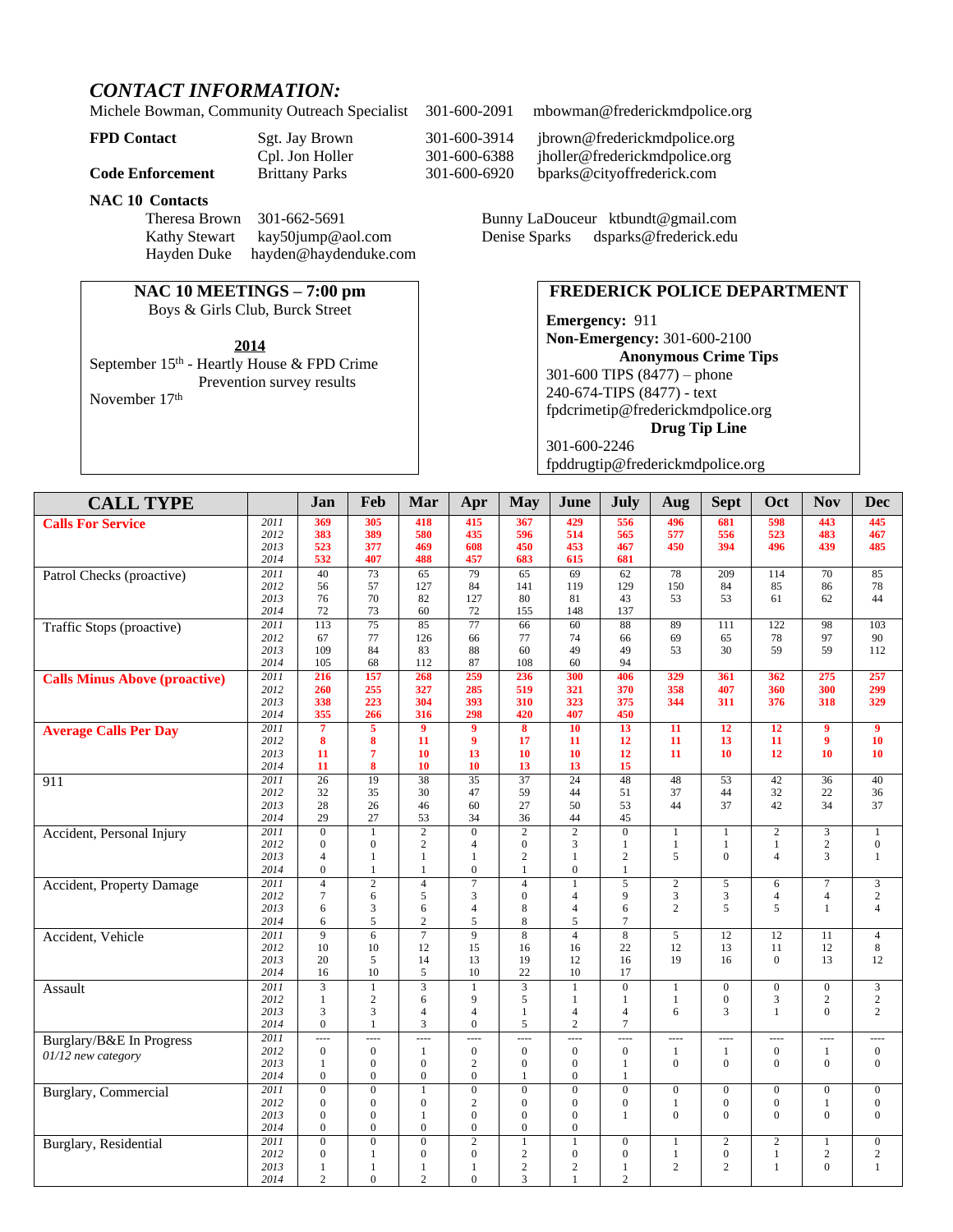|                                     | 2011 | $\boldsymbol{0}$ | 3                | $\boldsymbol{2}$   | 3                | 3                | $\boldsymbol{7}$ | 8                | 4                | 12               | 5                | $\sqrt{2}$       | 1                |
|-------------------------------------|------|------------------|------------------|--------------------|------------------|------------------|------------------|------------------|------------------|------------------|------------------|------------------|------------------|
| Destruction of Property             | 2012 | 5                | $\overline{c}$   | $\mathbf{1}$       | $\overline{4}$   | $\boldsymbol{0}$ | $\mathbf{2}$     | 8                | $\overline{4}$   | $\sqrt{2}$       | $\mathbf{2}$     | $7\phantom{.0}$  | $\mathbf{1}$     |
|                                     | 2013 | 3                | $\overline{4}$   | 4                  | 8                | $\overline{0}$   | $\overline{4}$   | $\mathbf{0}$     | $\overline{4}$   | $\overline{c}$   | $\overline{4}$   | $\mathbf{0}$     | $\mathbf{1}$     |
|                                     |      | 3                | $\mathbf{1}$     | 3                  | $\overline{c}$   | $\boldsymbol{0}$ | 1                | $\overline{2}$   |                  |                  |                  |                  |                  |
|                                     | 2014 |                  |                  |                    |                  |                  |                  |                  |                  |                  |                  |                  |                  |
| Discharging Firearm                 | 2011 | $\overline{2}$   | $\overline{0}$   | $\overline{0}$     | $\mathbf{1}$     | $\mathbf{1}$     | $\overline{0}$   | $\mathbf{0}$     | $\boldsymbol{0}$ | $\boldsymbol{0}$ | 1                | $\boldsymbol{0}$ | 1                |
|                                     | 2012 | $\mathbf{1}$     | $\mathbf{1}$     | $\boldsymbol{0}$   | $\boldsymbol{0}$ | $\mathbf{1}$     | $\boldsymbol{0}$ | $\mathbf{0}$     | $\boldsymbol{0}$ | $\mathbf{1}$     | $\boldsymbol{0}$ | $\boldsymbol{0}$ | $\mathbf{1}$     |
|                                     | 2013 | $\overline{c}$   | 1                | $\overline{0}$     | $\theta$         | $\boldsymbol{0}$ | 1                | $\mathbf{0}$     | $\mathbf{1}$     | $\mathbf{1}$     | $\mathbf{0}$     | $\mathbf{0}$     | $\boldsymbol{0}$ |
|                                     | 2014 | $\mathbf{1}$     | $\mathbf{0}$     | $\boldsymbol{0}$   | $\boldsymbol{0}$ | $\boldsymbol{0}$ | $\boldsymbol{0}$ | $\overline{c}$   |                  |                  |                  |                  |                  |
| Disorderly Conduct / Disturbance /  | 2011 | $\overline{c}$   | $\mathbf{1}$     | $\overline{5}$     | 3                | $\overline{4}$   | $\overline{2}$   | $\overline{4}$   | $\mathbf{1}$     | $\sqrt{2}$       | $\overline{c}$   | $\mathbf{1}$     | $\mathbf{1}$     |
|                                     | 2012 | $\boldsymbol{0}$ | $\mathbf{1}$     | 3                  | 1                | $\mathfrak{Z}$   | $\sqrt{2}$       | $\overline{c}$   | $\mathbf{1}$     | $\mathbf{1}$     | $\mathbf{1}$     | $\sqrt{2}$       | $\sqrt{2}$       |
| Fights/Harassment / Noise           | 2013 | 3                | $\overline{c}$   | $\boldsymbol{0}$   | 1                | $\overline{2}$   | 5                | $\mathbf{0}$     | $\mathbf{0}$     | $\overline{0}$   | $\mathbf{1}$     | 1                | $\mathbf{1}$     |
|                                     | 2014 | $\boldsymbol{0}$ | $\mathbf{0}$     | $\overline{c}$     | $\overline{c}$   | $\mathbf{1}$     | $\mathbf{2}$     | 3                |                  |                  |                  |                  |                  |
|                                     | 2011 | $\mathbf{1}$     | $\mathbf{0}$     | $\overline{0}$     | $\mathbf{1}$     | $\mathbf{0}$     | $\overline{0}$   | $\mathbf{1}$     | $\boldsymbol{0}$ | $\mathbf{1}$     | $\boldsymbol{0}$ | $\mathbf{1}$     | $\overline{2}$   |
| Domestic Assault/Dispute            | 2012 | $\overline{c}$   | 2                | $\mathbf{2}$       | $\overline{0}$   | $\overline{4}$   |                  | $\mathbf{0}$     | $\boldsymbol{0}$ | $\boldsymbol{0}$ |                  |                  |                  |
|                                     |      |                  |                  |                    |                  |                  | $\mathbf{1}$     |                  |                  |                  | 1                | $\mathbf{1}$     | $\,1$            |
|                                     | 2013 | $\overline{c}$   | $\overline{c}$   | $\boldsymbol{0}$   | 1                | $\boldsymbol{0}$ | 1                | $\mathbf{0}$     | $\mathbf{0}$     | $\mathbf{1}$     | $\overline{c}$   | $\boldsymbol{0}$ | $\mathbf{1}$     |
|                                     | 2014 | $\overline{c}$   | $\mathbf{0}$     | $\boldsymbol{0}$   | 1                | $\mathbf{0}$     | $\boldsymbol{2}$ | $\boldsymbol{2}$ |                  |                  |                  |                  |                  |
| Drug Complaint                      | 2011 | $\boldsymbol{0}$ | $\mathbf{1}$     | $\mathbf{1}$       | $\overline{0}$   | $\boldsymbol{0}$ | $\mathbf{1}$     | $\mathbf{1}$     | $\boldsymbol{0}$ | $\mathbf{1}$     | 1                | $\boldsymbol{0}$ | $\mathfrak{Z}$   |
|                                     | 2012 | $\mathbf{0}$     | 1                | $\boldsymbol{2}$   | 1                | $\overline{c}$   | $\boldsymbol{0}$ | $\mathbf{0}$     | $\boldsymbol{0}$ | $\sqrt{2}$       | $\boldsymbol{0}$ | $\boldsymbol{0}$ | $\mathbf{1}$     |
|                                     | 2013 | $\Omega$         | $\mathbf{1}$     | $\boldsymbol{0}$   | $\mathfrak{2}$   | $\boldsymbol{0}$ | $\mathbf{1}$     | $\mathbf{0}$     | $\mathbf{0}$     | $\mathbf{1}$     | 2                | $\mathbf{0}$     | $\boldsymbol{0}$ |
|                                     | 2014 | $\mathbf{0}$     | $\mathbf{1}$     | $\overline{0}$     | $\overline{0}$   | $\overline{2}$   | $\mathbf{1}$     |                  |                  |                  |                  |                  |                  |
| Graffiti                            | 2011 | $\overline{0}$   | $\overline{0}$   | $\overline{0}$     | $\overline{0}$   | $\overline{0}$   | $\mathbf{1}$     | $\overline{0}$   | $\boldsymbol{0}$ | $\overline{2}$   | $\boldsymbol{0}$ | $\boldsymbol{0}$ | $\boldsymbol{0}$ |
|                                     | 2012 | $\boldsymbol{0}$ | $\mathbf{0}$     | $\boldsymbol{0}$   | $\overline{0}$   | -1               | $\mathbf{2}$     | $\mathbf{0}$     | $\mathbf{1}$     | $\boldsymbol{0}$ | 1                | $\boldsymbol{0}$ | $\boldsymbol{0}$ |
|                                     | 2013 | $\overline{4}$   | $\mathbf{0}$     | $\mathbf{1}$       | $\mathbf{0}$     | $\mathbf{0}$     | $\boldsymbol{0}$ | $\boldsymbol{0}$ | $\mathbf{0}$     | $\mathbf{1}$     | $\boldsymbol{0}$ | $\boldsymbol{0}$ | $\boldsymbol{0}$ |
|                                     | 2014 | $\boldsymbol{0}$ | $\mathbf{0}$     | $\boldsymbol{0}$   | $\boldsymbol{0}$ | $\mathbf{0}$     | $\sqrt{2}$       | $\sqrt{2}$       |                  |                  |                  |                  |                  |
|                                     | 2011 | $\mathbf{1}$     | $\mathbf{1}$     | $\overline{2}$     |                  | $\overline{2}$   | 5                | 3                | $\overline{2}$   | $\sqrt{2}$       | 9                | $\boldsymbol{0}$ | $\mathbf{1}$     |
| Hit and Run, Property Damage        |      |                  |                  |                    |                  |                  |                  |                  |                  |                  |                  |                  |                  |
|                                     | 2012 | 2                | 3                | $\mathbf{2}$       | 3                | $\mathfrak{Z}$   | $\mathbf{2}$     | 6                | 5                | 3                | $\mathfrak{Z}$   | $\boldsymbol{0}$ | $\mathbf{0}$     |
|                                     | 2013 | 6                | $\mathbf{0}$     | 3                  | $\overline{4}$   | 5                | $\overline{4}$   | $\overline{c}$   | $\overline{4}$   | $\mathbf{1}$     | 3                | 3                | $\overline{4}$   |
|                                     | 2014 | 4                | $\mathfrak{Z}$   | 1                  | $\mathbf{2}$     | $\overline{4}$   | $\mathbf{1}$     | $\boldsymbol{0}$ |                  |                  |                  |                  |                  |
| <b>Juvenile Complaints</b>          | 2011 | 6                | $\overline{2}$   | $\mathbf{1}$       | 6                | $\overline{3}$   | $\overline{9}$   | 15               | 10               | 12               | 5                | $\mathbf{1}$     | $\overline{3}$   |
|                                     | 2012 | 3                | $\sqrt{5}$       | 7                  | 9                | 8                | 10               | 8                | 10               | 11               | 7                | $\overline{4}$   | $\boldsymbol{7}$ |
|                                     | 2013 | 8                | $\mathfrak{Z}$   | 5                  | $\overline{4}$   | $\overline{4}$   | 3                | 3                | 6                | 12               | $\overline{4}$   | 3                | $\boldsymbol{0}$ |
|                                     | 2014 | $\overline{c}$   | $\mathfrak{Z}$   | 4                  | 5                | $\mathfrak{Z}$   | 5                | 6                |                  |                  |                  |                  |                  |
| Misc. Calls (funeral escorts, etc.) | 2011 | 31               | 31               | 45                 | 37               | 33               | 36               | 71               | 40               | 42               | 49               | 44               | 34               |
|                                     | 2012 | 29               | 20               | 20                 | 29               | 43               | 39               | 58               | 38               | 41               | 36               | 26               | 26               |
|                                     | 2013 | 28               | 24               | 31                 | 33               | 50               | 39               | 42               | 44               | 34               | 45               | 39               | 25               |
|                                     | 2014 | 45               | 29               | 35                 | 35               | 46               | 34               | 48               |                  |                  |                  |                  |                  |
|                                     | 2011 | $\overline{0}$   | $\overline{0}$   | $\overline{1}$     | $\overline{0}$   | $\overline{0}$   | $\overline{1}$   | $\overline{4}$   | $\overline{7}$   | 1                | $\mathbf{1}$     | $\overline{2}$   | $\mathbf{0}$     |
| <b>Parking Complaint</b>            |      |                  |                  |                    |                  |                  |                  |                  |                  |                  |                  |                  |                  |
|                                     | 2012 | $\overline{0}$   | $\mathbf{0}$     | $\mathbf{1}$       | $\overline{0}$   | $\boldsymbol{0}$ | $\boldsymbol{0}$ | $\overline{c}$   | $\mathbf{1}$     | $\mathbf{1}$     | $\sqrt{2}$       | $\boldsymbol{0}$ | $\mathbf{1}$     |
|                                     | 2013 | $\mathbf{0}$     | -1               | $\boldsymbol{0}$   | $\overline{0}$   | $\boldsymbol{0}$ | 1                | $\mathbf{0}$     | -1               | $\boldsymbol{0}$ | $\mathbf{1}$     | $\boldsymbol{0}$ | $\boldsymbol{0}$ |
|                                     | 2014 | $\boldsymbol{0}$ | $\mathbf{0}$     | $\boldsymbol{0}$   | 1                | 1                | $\mathfrak{2}$   | $\boldsymbol{0}$ |                  |                  |                  |                  |                  |
| Prostitution                        | 2011 | $\overline{0}$   | $\mathbf{0}$     | $\overline{0}$     | $\overline{0}$   | $\mathbf{0}$     | $\mathbf{0}$     | $\overline{0}$   | $\boldsymbol{0}$ | $\boldsymbol{0}$ | $\boldsymbol{0}$ | $\mathbf{0}$     | $\boldsymbol{0}$ |
|                                     | 2012 | $\overline{0}$   | 1                | $\boldsymbol{0}$   | $\mathbf{0}$     | $\mathbf{0}$     | $\boldsymbol{0}$ | $\mathbf{0}$     | $\boldsymbol{0}$ | $\boldsymbol{0}$ | $\boldsymbol{0}$ | $\boldsymbol{0}$ | $\boldsymbol{0}$ |
|                                     | 2013 | $\overline{0}$   | $\mathbf{0}$     | $\boldsymbol{0}$   | 1                | $\boldsymbol{0}$ | $\boldsymbol{0}$ | $\mathbf{0}$     | $\mathbf{0}$     | $\mathbf{0}$     | $\mathbf{0}$     | $\boldsymbol{0}$ | $\boldsymbol{0}$ |
|                                     | 2014 | 3                | $\mathbf{0}$     | $\mathbf{0}$       | $\overline{0}$   | $\boldsymbol{0}$ | $\boldsymbol{0}$ | $\mathbf{0}$     |                  |                  |                  |                  |                  |
| Robbery, Armed                      | 2011 | $\overline{0}$   | $\mathbf{0}$     | $\boldsymbol{0}$   | $\boldsymbol{0}$ | $\mathbf{0}$     | $\boldsymbol{0}$ | $\mathbf{0}$     | $\boldsymbol{0}$ | $\boldsymbol{0}$ | $\boldsymbol{0}$ | $\boldsymbol{0}$ | $\boldsymbol{0}$ |
|                                     | 2012 | $\overline{0}$   | $\mathbf{0}$     | 1                  | $\overline{0}$   | $\boldsymbol{0}$ | 1                | $\mathbf{0}$     | $\mathbf{1}$     | $\boldsymbol{0}$ | $\boldsymbol{0}$ | $\boldsymbol{0}$ | $\boldsymbol{0}$ |
|                                     | 2013 | $\boldsymbol{0}$ | $\mathbf{0}$     | $\boldsymbol{0}$   | $\boldsymbol{0}$ | $\boldsymbol{0}$ | $\boldsymbol{0}$ | 0                | $\mathbf{0}$     | $\boldsymbol{0}$ | $\mathbf{0}$     | $\boldsymbol{0}$ | $\boldsymbol{0}$ |
|                                     | 2014 | $\boldsymbol{0}$ | $\mathbf{0}$     | $\boldsymbol{0}$   | $\boldsymbol{0}$ | $\mathbf{0}$     | $\boldsymbol{0}$ | $\boldsymbol{0}$ |                  |                  |                  |                  |                  |
|                                     | 2011 | $\boldsymbol{0}$ | $\mathbf{0}$     | $\boldsymbol{0}$   | $\boldsymbol{0}$ | $\boldsymbol{0}$ | $\overline{0}$   | $\mathbf{0}$     | $\boldsymbol{0}$ | $\boldsymbol{0}$ | $\boldsymbol{0}$ | $\boldsymbol{0}$ | $\boldsymbol{0}$ |
| Robbery, In Progress                |      |                  |                  |                    | $\mathbf{0}$     |                  | $\boldsymbol{0}$ | $\mathbf{0}$     |                  | $\boldsymbol{0}$ |                  |                  |                  |
|                                     | 2012 | 3                | 1                | $\boldsymbol{0}$   |                  | $\boldsymbol{0}$ |                  |                  | $\boldsymbol{0}$ |                  | $\boldsymbol{0}$ | $\mathbf{0}$     | $\boldsymbol{0}$ |
|                                     | 2013 | $\overline{0}$   | $\mathbf{0}$     | $\boldsymbol{0}$   | $\overline{0}$   | $\boldsymbol{0}$ | $\boldsymbol{0}$ | $\mathbf{0}$     | $\mathbf{0}$     | $\mathbf{0}$     | $\mathbf{0}$     | $\mathbf{0}$     | $\boldsymbol{0}$ |
|                                     | 2014 | $\overline{0}$   | $\mathbf{0}$     | $\overline{0}$     | $\mathbf{0}$     | $\boldsymbol{0}$ | $\overline{0}$   | $\mathbf{0}$     |                  |                  |                  |                  |                  |
| Robbery, Occurred Earlier           | 2011 | $\overline{0}$   | $\overline{0}$   | $\overline{0}$     | $\boldsymbol{0}$ | $\boldsymbol{0}$ | $\overline{0}$   | $\boldsymbol{0}$ | $\boldsymbol{0}$ | $\boldsymbol{0}$ | $\boldsymbol{0}$ | $\boldsymbol{0}$ | $\boldsymbol{0}$ |
|                                     | 2012 | $\Omega$         | $\Omega$         | $\boldsymbol{0}$   | $\Omega$         | $\Omega$         | $\Omega$         | $\Omega$         | $\boldsymbol{0}$ | $\boldsymbol{0}$ | $\boldsymbol{0}$ | $\boldsymbol{0}$ | $\boldsymbol{0}$ |
|                                     | 2013 | $\boldsymbol{0}$ | $\boldsymbol{0}$ | $\boldsymbol{0}$   | $\boldsymbol{0}$ | $\boldsymbol{0}$ | $\boldsymbol{0}$ | $\boldsymbol{0}$ | $\boldsymbol{0}$ | $\boldsymbol{0}$ | $\boldsymbol{0}$ | $\boldsymbol{0}$ | $\mathbf{1}$     |
|                                     | 2014 | $\boldsymbol{0}$ | $\boldsymbol{0}$ | $\boldsymbol{0}$   | $\boldsymbol{0}$ | $\boldsymbol{0}$ | $\mathbf{1}$     | 1                |                  |                  |                  |                  |                  |
| Robbery, Strong Arm                 | 2011 | 1                | $\overline{0}$   | $\overline{0}$     | $\overline{0}$   | $\boldsymbol{0}$ | $\overline{0}$   | $\overline{0}$   | $\mathbf{0}$     | $\boldsymbol{0}$ | $\boldsymbol{0}$ | $\boldsymbol{0}$ | $\boldsymbol{0}$ |
|                                     | 2012 | $\boldsymbol{0}$ | $\mathbf{0}$     | $\boldsymbol{0}$   | $\boldsymbol{0}$ | $\mathbf{0}$     | $\boldsymbol{0}$ | $\boldsymbol{0}$ | $\boldsymbol{0}$ | $\boldsymbol{0}$ | $\boldsymbol{0}$ | $\boldsymbol{0}$ | $\mathbf{0}$     |
|                                     | 2013 | $\boldsymbol{0}$ | $\mathbf{0}$     | $\boldsymbol{0}$   | $\overline{0}$   | $\mathbf{0}$     | $\boldsymbol{0}$ | $\boldsymbol{0}$ | $\boldsymbol{0}$ | $\boldsymbol{0}$ | $\mathbf{0}$     | $\boldsymbol{0}$ | $\boldsymbol{0}$ |
|                                     | 2014 | $\boldsymbol{0}$ | $\boldsymbol{0}$ | $\boldsymbol{0}$   | $\boldsymbol{0}$ | $\boldsymbol{0}$ | $\boldsymbol{0}$ | $\boldsymbol{0}$ |                  |                  |                  |                  |                  |
| Sex Offense / Rape                  | 2011 | $\boldsymbol{0}$ | $\overline{0}$   | $\,1$              | $\boldsymbol{0}$ | $\overline{0}$   | $\overline{0}$   | $\boldsymbol{0}$ | $\boldsymbol{0}$ | $\boldsymbol{0}$ |                  | $\boldsymbol{0}$ | $\overline{0}$   |
|                                     | 2012 | $\mathbf{0}$     | $\boldsymbol{0}$ | $\boldsymbol{0}$   | 1                | $\mathbf{0}$     | $\boldsymbol{0}$ | $\mathbf{0}$     | $\boldsymbol{0}$ | $\boldsymbol{0}$ | $\boldsymbol{0}$ | $\boldsymbol{0}$ | $\mathbf{0}$     |
|                                     | 2013 | $\mathbf{1}$     | $\mathbf{0}$     | $\mathbf{1}$       | $\boldsymbol{0}$ | $\mathbf{0}$     | $\mathbf{1}$     | $\overline{0}$   | $\mathbf{0}$     | $\mathbf{1}$     | $\boldsymbol{0}$ | $\boldsymbol{0}$ | $\overline{c}$   |
|                                     | 2014 | $\boldsymbol{0}$ | $\mathbf{1}$     | $\mathbf{1}$       | $\boldsymbol{0}$ | $\boldsymbol{0}$ | $\mathbf{1}$     | $\boldsymbol{0}$ |                  |                  |                  |                  |                  |
|                                     |      |                  |                  |                    |                  |                  |                  |                  |                  |                  |                  |                  |                  |
| Shooting                            | 2011 | $\boldsymbol{0}$ | $\overline{0}$   | $\overline{0}$     | $\overline{0}$   | $\overline{0}$   | $\overline{0}$   | $\boldsymbol{0}$ | $\mathbf{1}$     | $\boldsymbol{0}$ | $\boldsymbol{0}$ | $\boldsymbol{0}$ | $\boldsymbol{0}$ |
|                                     | 2012 | $\boldsymbol{0}$ | $\mathbf{0}$     | $\boldsymbol{0}$   | $\boldsymbol{0}$ | $\mathbf{0}$     | $\boldsymbol{0}$ | $\boldsymbol{0}$ | $\boldsymbol{0}$ | $\boldsymbol{0}$ | $\boldsymbol{0}$ | $\boldsymbol{0}$ | $\mathbf{0}$     |
|                                     | 2013 | $\boldsymbol{0}$ | $\mathbf{0}$     | $\boldsymbol{0}$   | $\mathbf{0}$     | $\mathbf{0}$     | $\boldsymbol{0}$ | $\boldsymbol{0}$ | $\mathbf{0}$     | $\overline{0}$   | $\mathbf{0}$     | $\boldsymbol{0}$ | $\mathbf{1}$     |
|                                     | 2014 | $\boldsymbol{0}$ | $\mathbf{0}$     | $\boldsymbol{0}$   | $\boldsymbol{0}$ | $\boldsymbol{0}$ | $\boldsymbol{0}$ | $\boldsymbol{0}$ |                  |                  |                  |                  |                  |
| Stabbing                            | 2011 | $\boldsymbol{0}$ | $\overline{0}$   | $\overline{0}$     | $\boldsymbol{0}$ | $\overline{0}$   | $\overline{0}$   | $\boldsymbol{0}$ | $\boldsymbol{0}$ | $\boldsymbol{0}$ | $\boldsymbol{0}$ | $\boldsymbol{0}$ | $\boldsymbol{0}$ |
|                                     | 2012 | $\boldsymbol{0}$ | $\mathbf{0}$     | $\boldsymbol{0}$   | $\boldsymbol{0}$ | $\mathbf{0}$     | $\boldsymbol{0}$ | $\boldsymbol{0}$ | $\mathbf{1}$     | $1\,$            | $\boldsymbol{0}$ | $\boldsymbol{0}$ | $\mathbf{0}$     |
|                                     | 2013 | $\boldsymbol{0}$ | $\mathbf{0}$     | $\boldsymbol{0}$   | $\mathbf{0}$     | $\mathbf{0}$     | $\boldsymbol{0}$ | $\boldsymbol{0}$ | $\mathbf{0}$     | $\boldsymbol{0}$ | $\overline{0}$   | $\mathbf{0}$     | $\mathbf{1}$     |
|                                     | 2014 | $\boldsymbol{0}$ | $\mathbf{0}$     | $\boldsymbol{0}$   | $\boldsymbol{0}$ | $\mathbf{0}$     | $\mathbf{1}$     | $\boldsymbol{0}$ |                  |                  |                  |                  |                  |
| Suspicious Activity/                | 2011 | 27               | $\overline{15}$  | $\overline{26}$    | 49               | $\overline{25}$  | 46               | 47               | 50               | 55               | 64               | 39               | 48               |
|                                     | 2012 | 34               | 34               | 39                 | 32               | 46               | 49               | 36               | 40               | 43               | 44               | 43               | 50               |
| Person/Situation/Vehicle            | 2013 | 59               | 29               | 33                 | 48               | 38               | 40               | 40               | 41               | 36               | 37               | 35               | 46               |
|                                     | 2014 | 34               | 31               | 33                 | 40               | 49               | 43               | 46               |                  |                  |                  |                  |                  |
|                                     | 2011 | $\boldsymbol{0}$ | $\boldsymbol{0}$ |                    | $\boldsymbol{0}$ | $\overline{0}$   | $\,1$            | $\overline{0}$   | $\boldsymbol{0}$ |                  | 1                |                  | $\boldsymbol{0}$ |
| Tampering with vehicle              |      |                  |                  | $\mathbf{1}$       |                  |                  |                  |                  |                  | $\mathbf{1}$     |                  | $\mathbf{1}$     |                  |
|                                     | 2012 | $\boldsymbol{0}$ | $\boldsymbol{0}$ | $\boldsymbol{0}$   | $\boldsymbol{0}$ | $\boldsymbol{0}$ | $\mathbf{1}$     | $\mathbf{1}$     | $\boldsymbol{0}$ | $\mathbf{1}$     | $\mathbf{1}$     | $\sqrt{2}$       | $\mathbf{0}$     |
|                                     | 2013 | 3                | $\boldsymbol{0}$ | $\boldsymbol{0}$   | $\overline{0}$   | $\mathbf{1}$     | $\mathbf{1}$     | $\mathbf{1}$     | $\mathbf{0}$     | $\boldsymbol{0}$ | $\overline{4}$   | $\boldsymbol{0}$ | $\boldsymbol{0}$ |
|                                     | 2014 | 1                | $\boldsymbol{0}$ | $\boldsymbol{0}$   | 1                | $\boldsymbol{0}$ | $\,1$            | 1                |                  |                  |                  |                  |                  |
| Theft (stolen, shoplifting - except | 2011 | $\overline{3}$   |                  | $\overline{\bf 8}$ | $\overline{7}$   | $\overline{5}$   | $\overline{15}$  | 10               | 11               | 6                | 6                | 12               | $\boldsymbol{7}$ |
| vehicle                             | 2012 | 8                | $\mathfrak{Z}$   | 5                  | 3                | $\sqrt{5}$       | $\boldsymbol{7}$ | 16               | 5                | 9                | 10               | 20               | $\,8\,$          |
|                                     | 2013 | 3                | 9                | $\tau$             | 18               | $\mathbf{1}$     | $\overline{4}$   | 10               | 11               | 6                | 7                | 6                | $\tau$           |
|                                     | 2014 | 5                | $\mathfrak{Z}$   | $\overline{4}$     | 9                | $\,$ 8 $\,$      | 12               | 13               |                  |                  |                  |                  |                  |
| Vehicle Theft                       | 2011 | $\boldsymbol{0}$ | $\overline{0}$   | $\mathbf 1$        |                  | $\overline{0}$   | $\,1$            | $\overline{0}$   | $\,1$            | $\,1\,$          | $\boldsymbol{0}$ | $\overline{0}$   | $\overline{0}$   |
|                                     | 2012 | $\boldsymbol{0}$ | $\boldsymbol{0}$ | $\boldsymbol{0}$   | 1                | $\overline{2}$   | $\boldsymbol{0}$ | $\boldsymbol{0}$ | $\sqrt{2}$       | $\boldsymbol{0}$ | $\mathbf{1}$     | $\boldsymbol{0}$ | $\mathbf{0}$     |
|                                     | 2013 | $\overline{0}$   | $\mathbf{1}$     | $\boldsymbol{0}$   | 1                | $\mathbf{0}$     | $\boldsymbol{0}$ | $\mathbf{1}$     | $\boldsymbol{0}$ | $\mathbf{1}$     | $\boldsymbol{0}$ | $\mathbf{0}$     | $\boldsymbol{0}$ |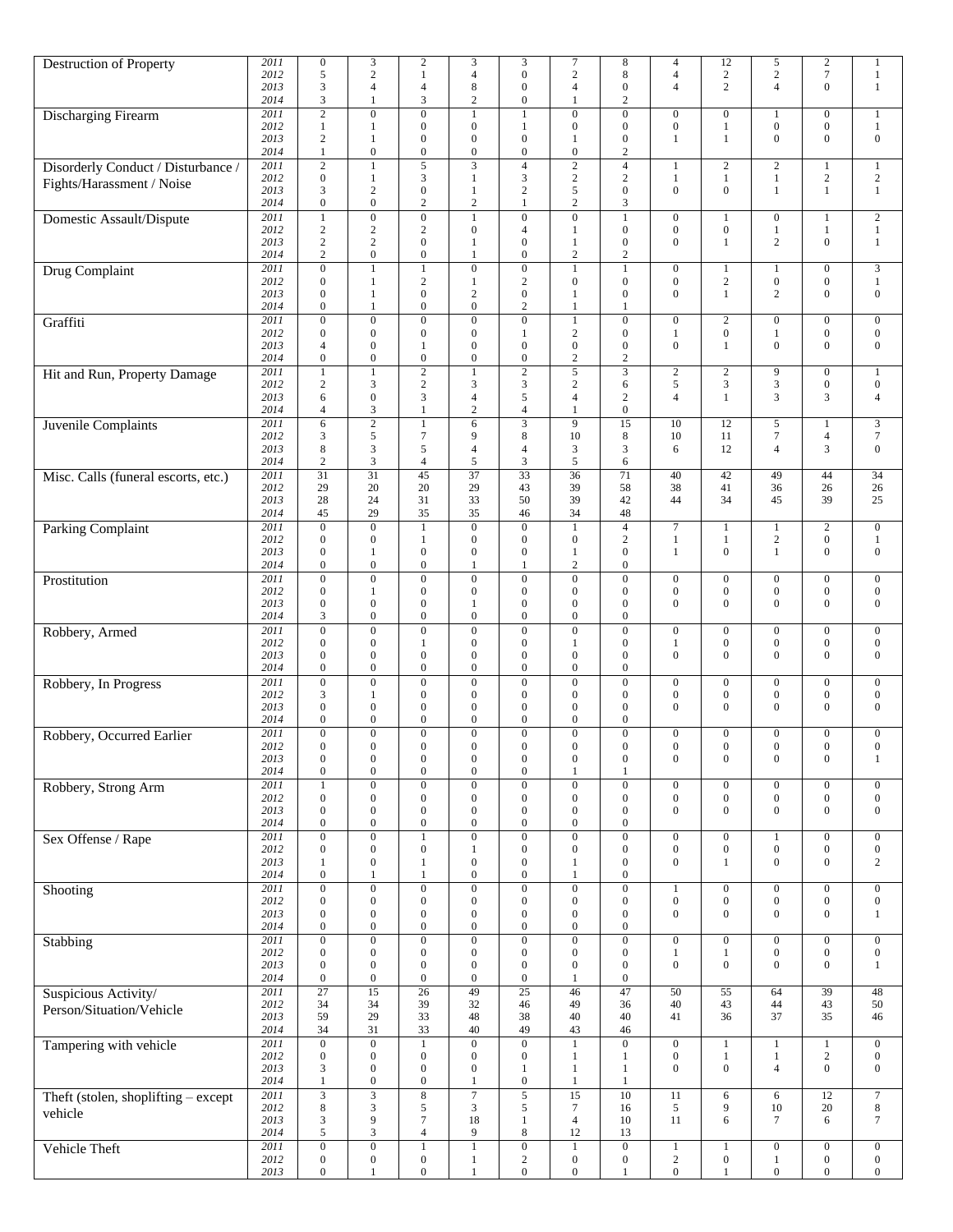|                            | 2014 |  |   | v        |  |  |  |  |
|----------------------------|------|--|---|----------|--|--|--|--|
| Weapon Complaint/Violation | 2011 |  |   | v        |  |  |  |  |
|                            | 2012 |  |   | $\Omega$ |  |  |  |  |
|                            | 2013 |  | - | 0        |  |  |  |  |
|                            | 2014 |  |   | v        |  |  |  |  |

| <b>ARRESTS</b>                          |              | Jan                                | Feb                                  | Mar                                  | Apr                                  | <b>May</b>                           | June                                 | July                             | Aug                                  | <b>Sept</b>                          | Oct                                  | <b>Nov</b>                           | <b>Dec</b>                       |
|-----------------------------------------|--------------|------------------------------------|--------------------------------------|--------------------------------------|--------------------------------------|--------------------------------------|--------------------------------------|----------------------------------|--------------------------------------|--------------------------------------|--------------------------------------|--------------------------------------|----------------------------------|
| Accident, PD/PI                         | 2011         | $\boldsymbol{0}$                   | $\mathbf{0}$                         | 1                                    | 1                                    | $\boldsymbol{0}$                     | $\boldsymbol{0}$                     | $\mathbf{0}$                     | $\boldsymbol{0}$                     | $\boldsymbol{0}$                     | $\mathbf{1}$                         |                                      | $\mathbf{0}$                     |
|                                         | 2012         | 1                                  | $\boldsymbol{0}$                     | $\boldsymbol{0}$                     | 1                                    | $\boldsymbol{0}$                     | $\mathbf{1}$                         | $\mathbf{0}$                     | $\boldsymbol{0}$                     | $\boldsymbol{0}$                     | $\boldsymbol{0}$                     | $\mathbf{0}$                         | $\boldsymbol{0}$                 |
|                                         | 2013         | $\mathfrak{2}$                     | $\boldsymbol{0}$                     | 0                                    | $\mathbf{0}$                         | $\overline{2}$                       | $\boldsymbol{0}$                     | $\mathbf{0}$                     | $\overline{0}$                       | $\mathbf{0}$                         | 1                                    | $\boldsymbol{0}$                     | $\mathbf{1}$                     |
|                                         | 2014<br>2011 | $\mathbf{1}$<br>$\overline{0}$     | $\boldsymbol{0}$<br>$\overline{0}$   | $\boldsymbol{0}$                     | $\overline{0}$<br>$\theta$           | $\boldsymbol{0}$<br>$\overline{0}$   | $\boldsymbol{0}$<br>$\overline{0}$   | 1                                |                                      |                                      |                                      |                                      |                                  |
| Assault                                 | 2012         | $\mathbf{0}$                       | $\boldsymbol{0}$                     | $\overline{2}$<br>$\boldsymbol{0}$   | $\boldsymbol{0}$                     | 1                                    | $\boldsymbol{0}$                     | $\boldsymbol{0}$<br>$\mathbf{0}$ | $\boldsymbol{0}$<br>$\boldsymbol{0}$ | $\boldsymbol{0}$<br>$\boldsymbol{0}$ | $\boldsymbol{0}$<br>$\boldsymbol{0}$ | $\boldsymbol{0}$<br>$\boldsymbol{0}$ | $\mathbf{1}$<br>1                |
|                                         | 2013         | $\mathbf{0}$                       | $\boldsymbol{0}$                     | $\boldsymbol{0}$                     | $\mathbf{1}$                         | $\boldsymbol{0}$                     | $\boldsymbol{0}$                     | $\mathbf{0}$                     | $\mathbf{0}$                         | $\mathbf{0}$                         | $\mathbf{0}$                         | $\boldsymbol{0}$                     | $\mathbf{1}$                     |
|                                         | 2014         | $\boldsymbol{0}$                   | $\boldsymbol{0}$                     | $\bf{0}$                             | $\overline{0}$                       | 1                                    | 1                                    | 1                                |                                      |                                      |                                      |                                      |                                  |
| Burglary                                | 2011         | $\overline{0}$                     | $\overline{0}$                       | $\overline{0}$                       | $\overline{0}$                       | $\mathbf{1}$                         | $\overline{0}$                       | $\mathbf{0}$                     | $\overline{0}$                       | $\mathbf{0}$                         | $\mathbf{0}$                         | $\mathbf{1}$                         | $\mathbf{0}$                     |
|                                         | 2012         | $\boldsymbol{0}$                   | $\boldsymbol{0}$                     | $\mathbf{1}$                         | $\boldsymbol{0}$                     | $\mathbf{1}$                         | $\boldsymbol{0}$                     | $\boldsymbol{0}$                 | $\mathbf{1}$                         | $\boldsymbol{0}$                     | $\boldsymbol{0}$                     | 1                                    | $\boldsymbol{0}$                 |
|                                         | 2013         | 1                                  | $\boldsymbol{0}$                     | $\boldsymbol{0}$                     | 1                                    | $\boldsymbol{0}$                     | $\boldsymbol{0}$                     | $\mathbf{0}$                     | $\overline{0}$                       | $\mathbf{1}$                         | $\mathbf{0}$                         | $\boldsymbol{0}$                     | $\mathbf{0}$                     |
|                                         | 2014<br>2011 | $\boldsymbol{0}$<br>$\overline{0}$ | $\boldsymbol{0}$<br>$\overline{0}$   | $\boldsymbol{0}$<br>$\overline{0}$   | $\boldsymbol{0}$<br>$\overline{0}$   | $\boldsymbol{0}$<br>$\overline{0}$   | $\boldsymbol{0}$<br>$\overline{0}$   | $\boldsymbol{0}$<br>$\mathbf{0}$ | $\overline{0}$                       | $\overline{0}$                       | $\mathbf{0}$                         | $\overline{0}$                       | $\overline{0}$                   |
| Child Abuse                             | 2012         | $\mathbf{0}$                       | $\boldsymbol{0}$                     | 1                                    | $\boldsymbol{0}$                     | $\boldsymbol{0}$                     | $\boldsymbol{0}$                     | $\boldsymbol{0}$                 | $\boldsymbol{0}$                     | $\boldsymbol{0}$                     | $\boldsymbol{0}$                     | $\boldsymbol{0}$                     | $\boldsymbol{0}$                 |
|                                         | 2013         | $\boldsymbol{0}$                   | $\boldsymbol{0}$                     | $\boldsymbol{0}$                     | $\boldsymbol{0}$                     | $\boldsymbol{0}$                     | $\boldsymbol{0}$                     | $\mathbf{0}$                     | $\overline{0}$                       | $\mathbf{0}$                         | $\mathbf{0}$                         | $\boldsymbol{0}$                     | $\mathbf{0}$                     |
|                                         | 2014         | $\boldsymbol{0}$                   | $\boldsymbol{0}$                     | 0                                    | $\overline{0}$                       | $\boldsymbol{0}$                     | $\boldsymbol{0}$                     | $\mathbf{0}$                     |                                      |                                      |                                      |                                      |                                  |
| <b>Destruction of Property</b>          | 2011         | $\overline{0}$                     | $\overline{0}$                       | $\overline{0}$                       | $\overline{0}$                       | $\mathbf{1}$                         | $\overline{0}$                       | $\mathbf{0}$                     | $\overline{0}$                       | $\overline{0}$                       | $\boldsymbol{0}$                     | $\boldsymbol{0}$                     | $\mathbf{0}$                     |
|                                         | 2012         | $\boldsymbol{0}$                   | $\boldsymbol{0}$                     | $\boldsymbol{0}$                     | $\boldsymbol{0}$                     | $\boldsymbol{0}$                     | $\boldsymbol{0}$                     | $\mathbf{0}$                     | $\boldsymbol{0}$                     | $\mathbf{1}$                         | $\boldsymbol{0}$                     | $\boldsymbol{0}$                     | $\boldsymbol{0}$                 |
|                                         | 2013         | $\mathbf{0}$                       | $\boldsymbol{0}$                     | $\boldsymbol{0}$                     | $\theta$                             | $\boldsymbol{0}$                     | $\boldsymbol{0}$                     | $\mathbf{0}$                     | $\overline{0}$                       | $\mathbf{1}$                         | $\mathbf{0}$                         | $\mathbf{0}$                         | $\mathbf{0}$                     |
|                                         | 2014<br>2011 | $\boldsymbol{0}$                   | $\boldsymbol{0}$                     | $\boldsymbol{0}$                     | $\boldsymbol{0}$                     | $\boldsymbol{0}$                     | $\boldsymbol{0}$                     | $\boldsymbol{0}$                 |                                      |                                      |                                      |                                      |                                  |
| Disorderly Conduct / Disturbance        | 2012         | $\overline{0}$<br>$\boldsymbol{0}$ | $\overline{0}$<br>$\boldsymbol{0}$   | $\overline{0}$<br>$\mathbf{1}$       | $\boldsymbol{0}$<br>$\boldsymbol{0}$ | $\overline{0}$<br>$\boldsymbol{0}$   | $\mathbf{1}$<br>$\boldsymbol{0}$     | $\mathbf{1}$<br>$\mathbf{0}$     | $\boldsymbol{0}$<br>$\boldsymbol{0}$ | $\mathbf{0}$<br>$\mathbf{1}$         | $\boldsymbol{0}$<br>$\mathbf{1}$     | $\mathbf{1}$<br>$\boldsymbol{0}$     | $\mathbf{1}$<br>$\boldsymbol{0}$ |
|                                         | 2013         | $\mathfrak{2}$                     | $\boldsymbol{0}$                     | $\boldsymbol{0}$                     | $\theta$                             | 1                                    | $\mathbf{1}$                         | $\mathbf{0}$                     | $\overline{0}$                       | $\boldsymbol{0}$                     | $\mathbf{0}$                         | $\boldsymbol{0}$                     | $\mathbf 0$                      |
|                                         | 2014         | $\overline{0}$                     | $\boldsymbol{0}$                     | 1                                    | 1                                    | $\boldsymbol{0}$                     | 1                                    | $\mathbf{1}$                     |                                      |                                      |                                      |                                      |                                  |
| Domestic                                | 2011         | $\overline{0}$                     | $\overline{0}$                       | $\overline{0}$                       | $\boldsymbol{0}$                     | $\overline{0}$                       | $\overline{0}$                       | $\boldsymbol{0}$                 | $\boldsymbol{0}$                     | $\boldsymbol{0}$                     | $\boldsymbol{0}$                     | $\boldsymbol{0}$                     | $\boldsymbol{0}$                 |
|                                         | 2012         | $\mathbf{2}$                       | $\sqrt{2}$                           | $\mathbf{1}$                         | $\overline{0}$                       | $\mathbf{1}$                         | $\boldsymbol{0}$                     | $\mathbf{0}$                     | $\boldsymbol{0}$                     | $\boldsymbol{0}$                     | $\mathbf{1}$                         | $\boldsymbol{0}$                     | $\mathbf{1}$                     |
|                                         | 2013         | $\overline{c}$                     | $\sqrt{2}$                           | $\boldsymbol{0}$                     | $\mathbf{0}$                         | $\boldsymbol{0}$                     | 1                                    | $\mathbf{0}$                     | $\overline{0}$                       | $\mathbf{0}$                         | $\mathbf{1}$                         | $\boldsymbol{0}$                     | $\mathbf{1}$                     |
|                                         | 2014         | $\mathbf{1}$                       | $\boldsymbol{0}$                     | $\boldsymbol{0}$                     | $\boldsymbol{0}$                     | $\boldsymbol{0}$                     | $\mathbf{1}$                         | 1                                |                                      |                                      |                                      |                                      |                                  |
| Drug Complaint                          | 2011         | $\overline{0}$                     | $\overline{0}$                       | $\boldsymbol{0}$                     | $\overline{0}$                       | $\boldsymbol{0}$                     | $\mathbf{1}$                         | $\mathbf{0}$<br>$\mathbf{0}$     | $\boldsymbol{0}$                     | $\mathbf{0}$                         | $\mathbf{1}$                         | $\boldsymbol{0}$                     | $\overline{c}$                   |
|                                         | 2012<br>2013 | $\mathbf{0}$<br>$\mathbf{0}$       | $\mathbf{1}$<br>$\boldsymbol{0}$     | $\mathbf{1}$<br>$\boldsymbol{0}$     | $\boldsymbol{0}$<br>1                | $\overline{c}$<br>$\boldsymbol{0}$   | $\boldsymbol{0}$<br>$\mathbf{1}$     | $\boldsymbol{0}$                 | $\boldsymbol{0}$<br>$\overline{0}$   | $\mathbf{1}$<br>$\mathbf{1}$         | $\boldsymbol{0}$<br>$\mathbf{1}$     | $\boldsymbol{0}$<br>$\boldsymbol{0}$ | $\mathbf{1}$<br>$\mathbf{1}$     |
|                                         | 2014         | $\overline{0}$                     | $\mathbf{1}$                         | $\mathbf{0}$                         | $\mathbf{0}$                         | $\overline{c}$                       | $\mathbf{1}$                         | $\mathbf{1}$                     |                                      |                                      |                                      |                                      |                                  |
| Misc. Calls (juvenile, noise, selective | 2011         | $\overline{c}$                     | $\mathbf{1}$                         | $\boldsymbol{0}$                     | $\boldsymbol{0}$                     | $\boldsymbol{0}$                     | $\mathbf{1}$                         | 5                                | $\overline{4}$                       | $\mathfrak{Z}$                       | $\boldsymbol{0}$                     | $\mathbf{1}$                         | $\sqrt{2}$                       |
| enforcement, warrant service, etc.)     | 2012         | $\mathbf{1}$                       | $\boldsymbol{0}$                     | $\boldsymbol{0}$                     | $\boldsymbol{0}$                     | $\sqrt{2}$                           | $\boldsymbol{0}$                     | $\sqrt{2}$                       | $\sqrt{2}$                           | $\mathfrak{Z}$                       | $\mathfrak{Z}$                       | $\overline{4}$                       | $\mathbf{0}$                     |
|                                         | 2013         | $\mathfrak{2}$                     | $\boldsymbol{0}$                     | $\mathbf{1}$                         | $\overline{2}$                       | $\mathfrak{Z}$                       | 3                                    | $\overline{c}$                   | $\mathbf{1}$                         | $\mathbf{1}$                         | 3                                    | $\mathbf{1}$                         | $\mathbf{1}$                     |
|                                         | 2014         | $\mathbf{1}$                       | $\mathbf{1}$                         | $\overline{2}$                       | 1                                    | $\overline{c}$                       | $\mathbf{0}$                         | $\mathbf{1}$                     |                                      |                                      |                                      |                                      |                                  |
| Prostitution                            | 2011         | $\boldsymbol{0}$                   | $\overline{0}$                       | $\boldsymbol{0}$                     | $\boldsymbol{0}$                     | $\boldsymbol{0}$                     | $\boldsymbol{0}$                     | $\boldsymbol{0}$                 | $\boldsymbol{0}$                     | $\boldsymbol{0}$                     | $\boldsymbol{0}$                     | $\mathbf{0}$                         | $\boldsymbol{0}$                 |
|                                         | 2012<br>2013 | $\mathbf{0}$<br>$\boldsymbol{0}$   | $\mathbf{1}$<br>$\boldsymbol{0}$     | $\boldsymbol{0}$<br>$\boldsymbol{0}$ | $\boldsymbol{0}$<br>1                | $\boldsymbol{0}$<br>$\boldsymbol{0}$ | $\boldsymbol{0}$<br>$\boldsymbol{0}$ | $\boldsymbol{0}$<br>$\mathbf{0}$ | $\boldsymbol{0}$<br>$\overline{0}$   | $\boldsymbol{0}$<br>$\mathbf{0}$     | $\boldsymbol{0}$<br>$\mathbf{0}$     | $\boldsymbol{0}$<br>$\overline{0}$   | $\boldsymbol{0}$<br>$\mathbf{0}$ |
|                                         | 2014         | 3                                  | $\boldsymbol{0}$                     | $\boldsymbol{0}$                     | $\boldsymbol{0}$                     | $\boldsymbol{0}$                     | $\boldsymbol{0}$                     | $\boldsymbol{0}$                 |                                      |                                      |                                      |                                      |                                  |
| Robbery                                 | 2011         | $\boldsymbol{0}$                   | $\overline{0}$                       | $\boldsymbol{0}$                     | $\mathbf{0}$                         | $\boldsymbol{0}$                     | $\boldsymbol{0}$                     | $\boldsymbol{0}$                 | $\boldsymbol{0}$                     | $\boldsymbol{0}$                     | $\boldsymbol{0}$                     | $\boldsymbol{0}$                     | $\boldsymbol{0}$                 |
|                                         | 2012         | $\mathbf{0}$                       | $\boldsymbol{0}$                     | 1                                    | $\boldsymbol{0}$                     | $\boldsymbol{0}$                     | $\boldsymbol{0}$                     | $\boldsymbol{0}$                 | $\boldsymbol{0}$                     | $\boldsymbol{0}$                     | $\boldsymbol{0}$                     | $\boldsymbol{0}$                     | $\mathbf{0}$                     |
|                                         | 2013         | $\mathbf{0}$                       | $\boldsymbol{0}$                     | $\boldsymbol{0}$                     | $\overline{0}$                       | $\boldsymbol{0}$                     | $\boldsymbol{0}$                     | $\mathbf{0}$                     | $\overline{0}$                       | $\mathbf{0}$                         | $\mathbf{0}$                         | $\boldsymbol{0}$                     | $\mathbf{1}$                     |
|                                         | 2014         | $\boldsymbol{0}$                   | $\boldsymbol{0}$                     | $\boldsymbol{0}$                     | $\boldsymbol{0}$                     | $\boldsymbol{0}$                     | $\boldsymbol{0}$                     | $\mathbf{0}$                     |                                      |                                      |                                      |                                      |                                  |
| Robbery, Armed                          | 2011         | $\overline{0}$                     | $\overline{0}$                       | $\overline{0}$                       | $\overline{0}$                       | $\overline{0}$                       | $\overline{0}$                       | $\overline{0}$                   | $\boldsymbol{0}$                     | $\mathbf{0}$                         | $\boldsymbol{0}$                     | $\boldsymbol{0}$                     | $\boldsymbol{0}$                 |
|                                         | 2012<br>2013 | $\mathbf{0}$<br>$\mathbf{0}$       | $\boldsymbol{0}$<br>$\boldsymbol{0}$ | $\mathbf{1}$<br>$\boldsymbol{0}$     | $\boldsymbol{0}$<br>$\mathbf{0}$     | $\boldsymbol{0}$<br>$\boldsymbol{0}$ | $\mathbf{1}$<br>$\boldsymbol{0}$     | $\mathbf{0}$<br>$\mathbf{0}$     | $\mathbf{1}$<br>$\overline{0}$       | $\mathbf{0}$<br>$\mathbf{0}$         | $\boldsymbol{0}$<br>$\mathbf{0}$     | $\boldsymbol{0}$<br>$\overline{0}$   | $\boldsymbol{0}$<br>$\mathbf{0}$ |
|                                         | 2014         | $\boldsymbol{0}$                   | $\boldsymbol{0}$                     | $\boldsymbol{0}$                     | $\boldsymbol{0}$                     | $\boldsymbol{0}$                     | $\boldsymbol{0}$                     | $\boldsymbol{0}$                 |                                      |                                      |                                      |                                      |                                  |
| Sex Offense/Rape                        | 2011         | $\boldsymbol{0}$                   | $\boldsymbol{0}$                     | $\boldsymbol{0}$                     | $\boldsymbol{0}$                     | $\boldsymbol{0}$                     | $\boldsymbol{0}$                     | $\boldsymbol{0}$                 | $\boldsymbol{0}$                     | $\boldsymbol{0}$                     | $\boldsymbol{0}$                     | $\boldsymbol{0}$                     | $\boldsymbol{0}$                 |
|                                         | 2012         | $\mathbf{0}$                       | $\boldsymbol{0}$                     | 0                                    | $\mathbf{0}$                         | $\boldsymbol{0}$                     | $\boldsymbol{0}$                     | $\mathbf{0}$                     | $\boldsymbol{0}$                     | $\boldsymbol{0}$                     | $\boldsymbol{0}$                     | $\boldsymbol{0}$                     | $\boldsymbol{0}$                 |
|                                         | 2013         | $\overline{0}$                     | $\boldsymbol{0}$                     | $\boldsymbol{0}$                     | $\mathbf{0}$                         | $\boldsymbol{0}$                     | $\boldsymbol{0}$                     | $\mathbf{0}$                     | $\theta$                             | 1                                    | $\mathbf{0}$                         | $\mathbf{0}$                         | $\mathbf{0}$                     |
|                                         | 2014         | $\Omega$                           | $\mathbf{0}$                         | $\overline{0}$                       | $\Omega$                             | $\Omega$                             | $\overline{0}$                       | $\Omega$                         |                                      |                                      |                                      |                                      |                                  |
| Stabbing                                | 2011         | $\mathbf{0}$                       | $\boldsymbol{0}$                     | $\boldsymbol{0}$                     | $\mathbf{0}$                         | $\boldsymbol{0}$                     | $\boldsymbol{0}$                     | $\boldsymbol{0}$                 | $\boldsymbol{0}$                     | $\boldsymbol{0}$                     | $\boldsymbol{0}$                     | $\boldsymbol{0}$                     | $\boldsymbol{0}$                 |
|                                         | 2012<br>2013 | $\boldsymbol{0}$<br>$\overline{0}$ | $\boldsymbol{0}$<br>$\boldsymbol{0}$ | $\boldsymbol{0}$<br>$\boldsymbol{0}$ | $\boldsymbol{0}$<br>$\mathbf{0}$     | $\boldsymbol{0}$<br>$\boldsymbol{0}$ | $\boldsymbol{0}$<br>$\boldsymbol{0}$ | $\boldsymbol{0}$<br>$\mathbf{0}$ | $\mathbf{1}$<br>$\overline{0}$       | $\boldsymbol{0}$<br>$\mathbf{0}$     | $\boldsymbol{0}$<br>$\mathbf{0}$     | $\boldsymbol{0}$<br>$\boldsymbol{0}$ | $\boldsymbol{0}$<br>$\mathbf 0$  |
|                                         | 2014         | $\boldsymbol{0}$                   | $\boldsymbol{0}$                     | $\boldsymbol{0}$                     | $\boldsymbol{0}$                     | $\boldsymbol{0}$                     | $\boldsymbol{0}$                     | $\mathbf{0}$                     |                                      |                                      |                                      |                                      |                                  |
| Suspicious                              | 2011         | $\mathbf{2}$                       | $\overline{2}$                       | $\boldsymbol{0}$                     |                                      | $\mathbf{1}$                         | $\overline{4}$                       | $\sqrt{2}$                       | $\overline{2}$                       | 3                                    | $\mathfrak{Z}$                       | $\overline{4}$                       | $\mathbf{1}$                     |
| Person/Situation/Vehicle                | 2012         | 1                                  | $\mathbf{1}$                         | $\mathbf{0}$                         | $\boldsymbol{0}$                     | $\boldsymbol{0}$                     | $\boldsymbol{0}$                     | $\boldsymbol{0}$                 | $\boldsymbol{0}$                     | $\boldsymbol{0}$                     | $\mathbf{1}$                         | 3                                    | $\mathbf{2}$                     |
|                                         | 2013         | 5                                  | $\boldsymbol{0}$                     | $\boldsymbol{0}$                     | 1                                    | $\boldsymbol{0}$                     | $\sqrt{2}$                           | $\sqrt{2}$                       | $\overline{c}$                       | 1                                    | $\overline{4}$                       | $\mathbf{1}$                         | 5                                |
|                                         | 2014         | $\boldsymbol{0}$                   | $\sqrt{2}$                           | 1                                    | $\boldsymbol{0}$                     | $\overline{4}$                       | 6                                    | $\overline{0}$                   |                                      |                                      |                                      |                                      |                                  |
| Theft                                   | 2011         | $\boldsymbol{0}$                   | $\mathbf{1}$                         | $\overline{0}$                       | $\boldsymbol{0}$                     | $\overline{0}$                       | $\boldsymbol{0}$                     | $\mathbf{1}$                     | $\mathbf{0}$                         | $\mathbf{1}$                         | $\boldsymbol{0}$                     | $\overline{2}$                       | $\boldsymbol{0}$                 |
|                                         | 2012<br>2013 | $\boldsymbol{0}$<br>1              | $\boldsymbol{0}$<br>$\boldsymbol{0}$ | $\mathbf{0}$<br>1                    | $\boldsymbol{0}$<br>$\boldsymbol{0}$ | $\boldsymbol{0}$<br>$\boldsymbol{0}$ | $\boldsymbol{0}$<br>$\mathbf{0}$     | 1<br>$\boldsymbol{0}$            | $\boldsymbol{0}$<br>$\mathbf{1}$     | $\mathbf{1}$<br>$\boldsymbol{0}$     | $\boldsymbol{0}$<br>$\boldsymbol{0}$ | $\mathbf{1}$<br>$\boldsymbol{0}$     | $\sqrt{2}$<br>$\mathbf{1}$       |
|                                         | 2014         | $\boldsymbol{0}$                   | $\boldsymbol{0}$                     | $\boldsymbol{0}$                     | 1                                    | $\boldsymbol{0}$                     | $\boldsymbol{0}$                     | $\mathbf{1}$                     |                                      |                                      |                                      |                                      |                                  |
| Traffic                                 | 2011         | $\overline{4}$                     | $\sqrt{5}$                           | $\overline{4}$                       | $\,$ 8 $\,$                          | $\overline{5}$                       | $\overline{4}$                       | 5                                | $\tau$                               | $\,8\,$                              | 10                                   | $\overline{5}$                       | $\overline{2}$                   |
|                                         | 2012         | 2                                  | $\sqrt{5}$                           | 9                                    | $\tau$                               | $\overline{4}$                       | 13                                   | 5                                | 6                                    | 6                                    | 10                                   | 10                                   | 9                                |
|                                         | 2013         | 6                                  | 11                                   | 3                                    | $\tau$                               | $\sqrt{2}$                           | 5                                    | $\overline{4}$                   | 5                                    | 3                                    | $\overline{c}$                       | 11                                   | 8                                |
|                                         | 2014         | 10                                 | 10                                   | $\overline{4}$                       | 9                                    | 6                                    | $\sqrt{5}$                           | 6                                |                                      |                                      |                                      |                                      |                                  |
| Weapons Complaint/Violation             | 2011         | $\boldsymbol{0}$                   | $\overline{0}$                       | $\overline{0}$                       | $\overline{0}$                       | $\overline{0}$                       | $\overline{0}$                       | $\boldsymbol{0}$                 | $\overline{0}$                       | $\overline{0}$                       | $\boldsymbol{0}$                     | $\overline{0}$                       | $\boldsymbol{0}$                 |
|                                         | 2012<br>2013 | $\mathbf{0}$<br>$\boldsymbol{0}$   | $\boldsymbol{0}$<br>$\boldsymbol{0}$ | $\boldsymbol{0}$<br>$\boldsymbol{0}$ | $\boldsymbol{0}$<br>1                | $\boldsymbol{0}$<br>$\boldsymbol{0}$ | $\mathbf{0}$<br>$\boldsymbol{0}$     | $\boldsymbol{0}$<br>$\mathbf{0}$ | $\boldsymbol{0}$<br>$\overline{0}$   | $\boldsymbol{0}$<br>$\mathbf{0}$     | $\boldsymbol{0}$<br>$\boldsymbol{0}$ | $\boldsymbol{0}$<br>$\mathbf{1}$     | $\overline{c}$<br>$\mathbf{0}$   |
|                                         | 2014         | $\boldsymbol{0}$                   | $\boldsymbol{0}$                     | $\boldsymbol{0}$                     | $\boldsymbol{0}$                     | $\boldsymbol{0}$                     | $\boldsymbol{0}$                     | $\mathbf{0}$                     |                                      |                                      |                                      |                                      |                                  |
| <b>Welfare Check</b>                    | 2011         | $\overline{0}$                     | $\overline{0}$                       | $\mathbf{1}$                         | $\overline{0}$                       | $\overline{0}$                       | $\overline{0}$                       | $\overline{0}$                   | $\overline{0}$                       | $\overline{0}$                       | $\mathbf{1}$                         | $\overline{0}$                       | $\overline{0}$                   |
|                                         | 2012         | $\boldsymbol{0}$                   | $\mathbf{0}$                         | $\boldsymbol{0}$                     | $\boldsymbol{0}$                     | $\boldsymbol{0}$                     | 1                                    | $\boldsymbol{0}$                 | $\boldsymbol{0}$                     | $\boldsymbol{0}$                     | $\boldsymbol{0}$                     | $\boldsymbol{0}$                     | $\boldsymbol{0}$                 |
|                                         | 2013         | 1                                  | $\boldsymbol{0}$                     | $\boldsymbol{0}$                     | $\boldsymbol{0}$                     | $\boldsymbol{0}$                     | $\mathbf{0}$                         | $\overline{0}$                   | $\mathbf{0}$                         | $\overline{0}$                       | $\mathbf{0}$                         | $\mathbf{0}$                         | $\overline{0}$                   |
|                                         | 2014         | $\boldsymbol{0}$                   | $\boldsymbol{0}$                     | $\boldsymbol{0}$                     | $\boldsymbol{0}$                     | $\boldsymbol{0}$                     | $\boldsymbol{0}$                     | $\boldsymbol{0}$                 |                                      |                                      |                                      |                                      |                                  |
| <b>TOTAL</b>                            | 2011         | $\bf 8$                            | $\overline{9}$                       | $\overline{\mathbf{8}}$              | 10                                   | $\overline{\mathbf{8}}$              | $\overline{11}$                      | $\overline{14}$                  | 13                                   | $\overline{15}$                      | 16                                   | $\overline{15}$                      | $\overline{9}$                   |
|                                         | 2012<br>2013 | $\overline{7}$<br>$22\,$           | ${\bf 10}$<br>13                     | 16<br>5                              | 8<br>15                              | $11\,$<br>$\bf{8}$                   | 16<br>13                             | 8<br>8                           | 11<br>9                              | 13<br>9                              | 16<br>12                             | $19$<br>14                           | 18<br>18                         |
|                                         |              |                                    |                                      |                                      |                                      |                                      |                                      |                                  |                                      |                                      |                                      |                                      |                                  |